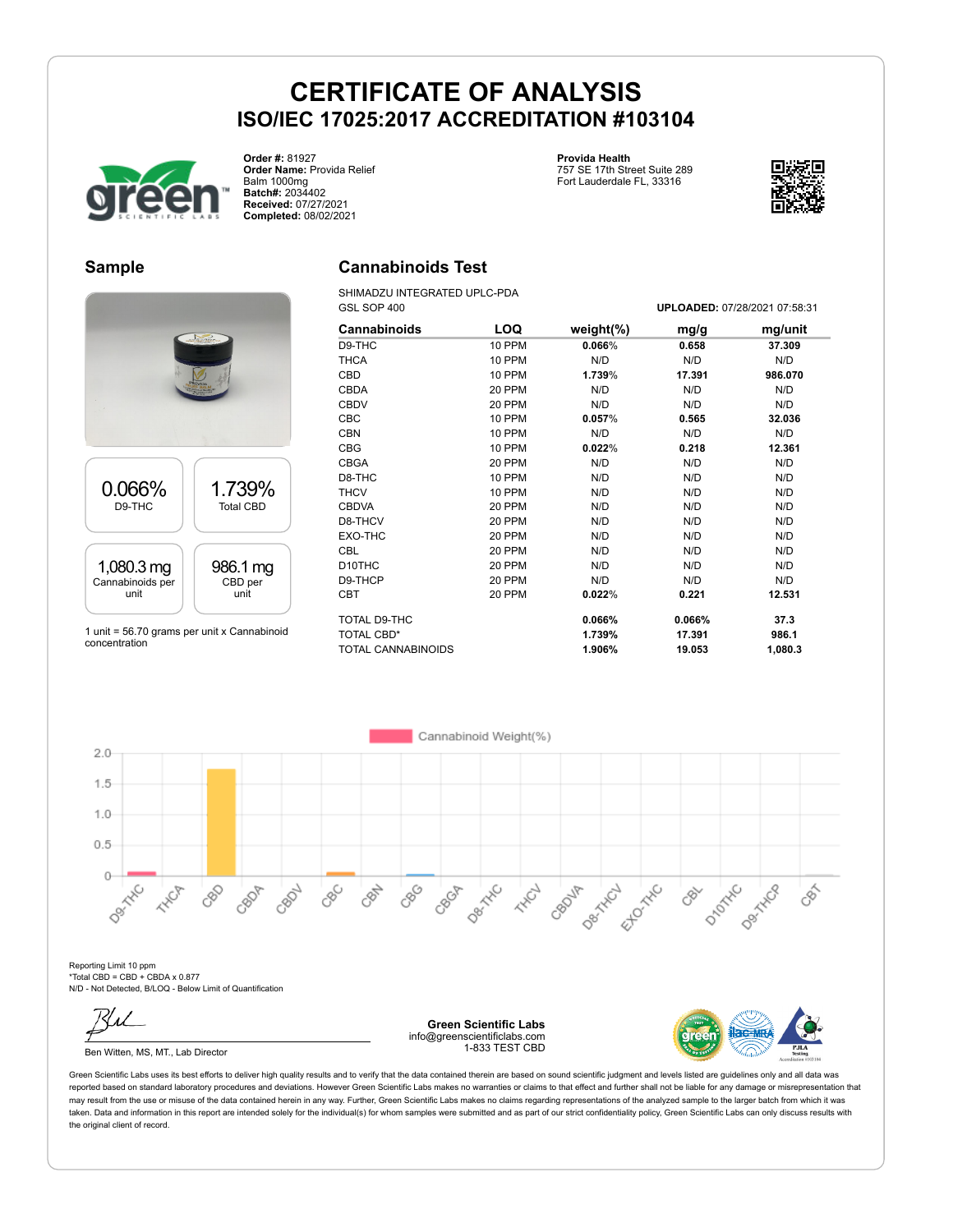

**Order #:** 81927 **Order Name:** Provida Relief Balm 1000mg **Batch#:** 2034402 **Received:** 07/27/2021 **Completed:** 08/02/2021

**Provida Health** 757 SE 17th Street Suite 289 Fort Lauderdale FL, 33316



**LOQ**

**LOD**

### **PESTICIDE ANALYSIS:**

GSL SOP 401 **PREPARED:** 07/27/2021 18:53:49 **UPLOADED:** 07/28/2021 14:05:57

GCMS-MS - Shimadzu GCMS-TQ8040

| Pesticide           | <b>Action Level</b><br>(ppm) | <b>Results</b><br>(ppm) | LOQ<br>(ppm) | LOD<br>(ppm) |
|---------------------|------------------------------|-------------------------|--------------|--------------|
| CAPTAN              | 3.000                        | N/D                     | 0.003        | 0.001        |
| CHLORDANE           | 0.100                        | N/D                     | 0.003        | 0.001        |
| <b>CHLORFENAPYR</b> | 0.100                        | N/D                     | 0.003        | 0.001        |
| <b>COUMAPHOS</b>    | 0.100                        | N/D                     | 0.003        | 0.001        |

| Pesticide               | <b>Action Level Results LOQ LOD</b> |                   |       |       |
|-------------------------|-------------------------------------|-------------------|-------|-------|
|                         | (ppm)                               | (ppm) (ppm) (ppm) |       |       |
| <b>CYFLUTHRIN</b>       | 1.000                               | N/D.              | 0.003 | 0.001 |
| <b>CYPERMETHRIN</b>     | 1.000                               | N/D               | 0.003 | 0.001 |
| PENTACHLORONITROBENZENE | 0.200                               | N/D               | 0.003 | 0.001 |

|  | LCMS-MS - Shimadzu LCMS-8060 |
|--|------------------------------|
|  |                              |

| <b>Pesticide</b>           | <b>Action Level</b> | <b>Results</b> | LOQ   | LOD   |
|----------------------------|---------------------|----------------|-------|-------|
|                            | (ppm)               | (ppm)          | (ppm) | (ppm) |
| <b>ABAMECTIN B1A</b>       | 0.300               | N/D            | 0.005 | 0.001 |
| <b>ACEPHATE</b>            | 3.000               | N/D            | 0.001 | 0.001 |
| <b>ACEQUINOCYL</b>         | 2.000               | N/D            | 0.001 | 0.001 |
| <b>ACETAMIPRID</b>         | 3.000               | N/D            | 0.005 | 0.001 |
| <b>ALDICARB</b>            | 0.100               | N/D            | 0.005 | 0.001 |
| <b>AZOXYSTROBIN</b>        | 3.000               | N/D            | 0.001 | 0.001 |
| <b>BIFENAZATE</b>          | 3.000               | N/D            | 0.005 | 0.001 |
| <b>BIFENTHRIN</b>          | 0.500               | N/D            | 0.005 | 0.001 |
| <b>BOSCALID</b>            | 3.000               | N/D            | 0.005 | 0.001 |
| CARBARYL                   | 0.500               | N/D            | 0.003 | 0.001 |
| <b>CARBOFURAN</b>          | 0.100               | N/D            | 0.001 | 0.001 |
| <b>CHLORANTRANILIPROLE</b> | 3.000               | N/D            | 0.005 | 0.005 |
| <b>CHLORMEQUAT</b>         | 3.000               | N/D            | 0.025 | 0.025 |
| <b>CHLORIDE</b>            |                     |                |       |       |
| <b>CHLORPYRIFOS</b>        | 0.100               | N/D            | 0.001 | 0.001 |
| <b>CLOFENTEZINE</b>        | 0.500               | N/D            | 0.001 | 0.001 |
| <b>DAMINOZIDE</b>          | 0.100               | N/D            | 0.005 | 0.001 |
| <b>DIAZINON</b>            | 0.200               | N/D            | 0.001 | 0.001 |
| <b>DICHLORVOS</b>          | 0.100               | N/D            | 0.005 | 0.001 |
| <b>DIMETHOATE</b>          | 0.100               | N/D            | 0.001 | 0.001 |
| <b>DIMETHOMORPH</b>        | 3.000               | N/D            | 0.005 | 0.001 |
| <b>ETHOPROPHOS</b>         | 0.100               | N/D            | 0.001 | 0.001 |
| <b>ETOFENPROX</b>          | 0.100               | N/D            | 0.001 | 0.001 |
| <b>ETOXAZOLE</b>           | 1.500               | N/D            | 0.010 | 0.005 |
| <b>FENHEXAMID</b>          | 3.000               | N/D            | 0.005 | 0.001 |
| <b>FENOXYCARB</b>          | 0.100               | N/D            | 0.005 | 0.001 |
| <b>FENPYROXIMATE</b>       | 2.000               | N/D            | 0.001 | 0.001 |
| <b>FIPRONIL</b>            | 0.100               | N/D            | 0.003 | 0.001 |
| <b>FLONICAMID</b>          | 2.000               | N/D            | 0.025 | 0.010 |
| <b>FLUDIOXONIL</b>         | 3.000               | N/D            | 0.003 | 0.001 |
| <b>HEXYTHIAZOX</b>         | 2.000               | N/D            | 0.005 | 0.001 |

| <b>Pesticide</b>       | Action Level | Results | LOQ   | LOD   |
|------------------------|--------------|---------|-------|-------|
|                        | (ppm)        | (ppm)   | (ppm) | (ppm) |
| <b>IMAZALIL</b>        | 0.100        | N/D     | 0.005 | 0.001 |
| <b>IMIDACLOPRID</b>    | 3.000        | N/D     | 0.005 | 0.001 |
| <b>KRESOXIM-METHYL</b> | 1.000        | N/D     | 0.010 | 0.005 |
| <b>MALATHION</b>       | 2.000        | N/D     | 0.005 | 0.001 |
| METALAXYL              | 3.000        | N/D     | 0.001 | 0.001 |
| <b>METHIOCARB</b>      | 0.100        | N/D     | 0.005 | 0.001 |
| <b>METHOMYL</b>        | 0.100        | N/D     | 0.001 | 0.001 |
| <b>MEVINPHOS</b>       | 0.100        | N/D     | 0.001 | 0.001 |
| <b>MYCLOBUTANIL</b>    | 3.000        | N/D     | 0.005 | 0.001 |
| <b>NALED</b>           | 0.500        | N/D     | 0.005 | 0.001 |
| OXAMYL                 | 0.500        | N/D     | 0.001 | 0.001 |
| <b>PACLOBUTRAZOL</b>   | 0.100        | N/D     | 0.005 | 0.001 |
| <b>PERMETHRINS</b>     | 1.000        | N/D     | 0.005 | 0.001 |
| PHOSMET                | 0.200        | N/D     | 0.005 | 0.001 |
| <b>PIPERONYL</b>       | 3.000        | N/D     | 0.001 | 0.001 |
| <b>BUTOXIDE</b>        |              |         |       |       |
| <b>PRALLETHRIN</b>     | 0.400        | N/D     | 0.005 | 0.005 |
| <b>PROPICONAZOLE</b>   | 1.000        | N/D     | 0.010 | 0.005 |
| <b>PROPOXUR</b>        | 0.100        | N/D     | 0.001 | 0.001 |
| <b>PYRETHRINS</b>      | 1.000        | N/D     | 0.005 | 0.005 |
| (PYRETHRIN I)          |              |         |       |       |
| <b>PYRIDABEN</b>       | 3.000        | N/D     | 0.005 | 0.001 |
| <b>SPINETORAM</b>      | 3.000        | N/D     | 0.001 | 0.001 |
| SPINOSAD               | 3.000        | N/D     | 0.001 | 0.001 |
| SPIROMESIFEN           | 3.000        | N/D     | 0.005 | 0.001 |
| <b>SPIROTETRAMAT</b>   | 3.000        | N/D     | 0.001 | 0.001 |
| SPIROXAMINE            | 0.100        | N/D     | 0.001 | 0.001 |
| <b>TEBUCONAZOLE</b>    | 1.000        | N/D     | 0.005 | 0.001 |
| <b>THIACLOPRID</b>     | 0.100        | N/D     | 0.001 | 0.001 |
| THIAMETHOXAM           | 1.000        | N/D     | 0.001 | 0.001 |

TRIFLOXYSTROBIN 3.000 N/D 0.001 0.001

 $N/D = N$ ot Detected, A/LOQ = Above LOQ Level, B/LOQ = Below LOQ Level, B/LOD = Below LOD Level



Ben Witten, MS, MT., Lab Director

**Green Scientific Labs** info@greenscientificlabs.com 1-833 TEST CBD

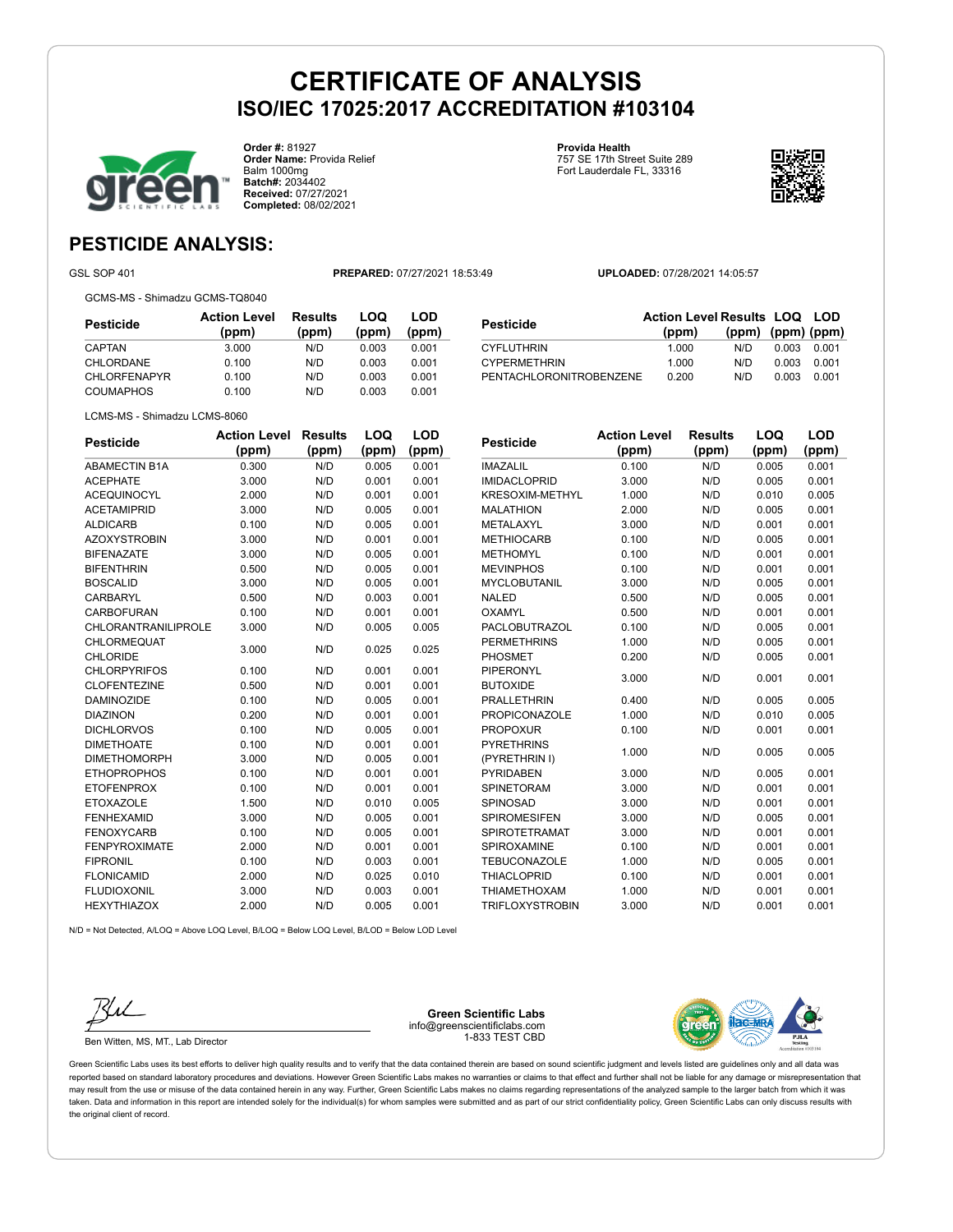

**Order #:** 81927 **Order Name:** Provida Relief Balm 1000mg **Batch#:** 2034402 **Received:** 07/27/2021 **Completed:** 08/02/2021

**Provida Health** 757 SE 17th Street Suite 289 Fort Lauderdale FL, 33316



#### **RESIDUAL SOLVENTS:**

Headspace GCMS - Shimadzu GCMS QP2020 with HS20

GSL SOP 405

**Uploaded:** 07/28/2021 13:35:40

| <b>Residual Solvent</b>   | <b>Action Level (ppm)</b> | Results (ppm) | LOQ (ppm) | LOD (ppm) |
|---------------------------|---------------------------|---------------|-----------|-----------|
| 1,1-DICHLOROETHENE        | 8                         | N/D           | 0.63      | 0.63      |
| 1,2- DICHLOROETHANE       | 2                         | N/D           | 0.12      | 0.02      |
| <b>ACETONE</b>            | 5,000                     | N/D           | 140       | 20        |
| <b>ACETONITRILE</b>       | 410                       | N/D           | 25        | 1         |
| <b>BENZENE</b>            |                           | N/D           |           | 0.5       |
| <b>BUTANE</b>             | 5,000                     | N/D           | 50        | 10        |
| <b>CHLOROFORM</b>         |                           | N/D           |           | 0.5       |
| CIS 1,2-DICHLOROETHENE    | 5                         | N/D           | 0.73      | 0.18      |
| <b>ETHANOL</b>            | 5,000                     | N/D           | 140       | 20        |
| ETHYL ACETATE             | 5,000                     | N/D           | 140       | 20        |
| ETHYL ETHER               | 5,000                     | N/D           | 140       | 20        |
| <b>ETHYLENE OXIDE</b>     |                           | N/D           | $\Omega$  | 0         |
| <b>ISOPROPYL ALCOHOL</b>  | 5,000                     | N/D           | 140       | 20        |
| <b>METHANOL</b>           | 3,000                     | N/D           | 100       | 20        |
| <b>METHYLENE CHLORIDE</b> | 125                       | N/D           | 0.15      | 0.15      |
| N-HEPTANE                 | 5,000                     | N/D           | 140       | 20        |
| N-HEXANE                  | 290                       | N/D           | 18        | 10        |
| <b>PENTANE</b>            | 5,000                     | N/D           | 140       | 20        |
| <b>PROPANE</b>            | 5,000                     | N/D           | 20        |           |
| <b>TOLUENE</b>            | 890                       | N/D           | 53        |           |
| TRANS 1,2-DICHLOROETHENE  | 5                         | N/D           | 0.73      | 0.18      |
| <b>TRICHLOROETHENE</b>    |                           | N/D           |           | 0.5       |
| <b>XYLENES</b>            | 150                       | N/D           | 130       | 20        |

Ku

Ben Witten, MS, MT., Lab Director

**Green Scientific Labs** info@greenscientificlabs.com 1-833 TEST CBD

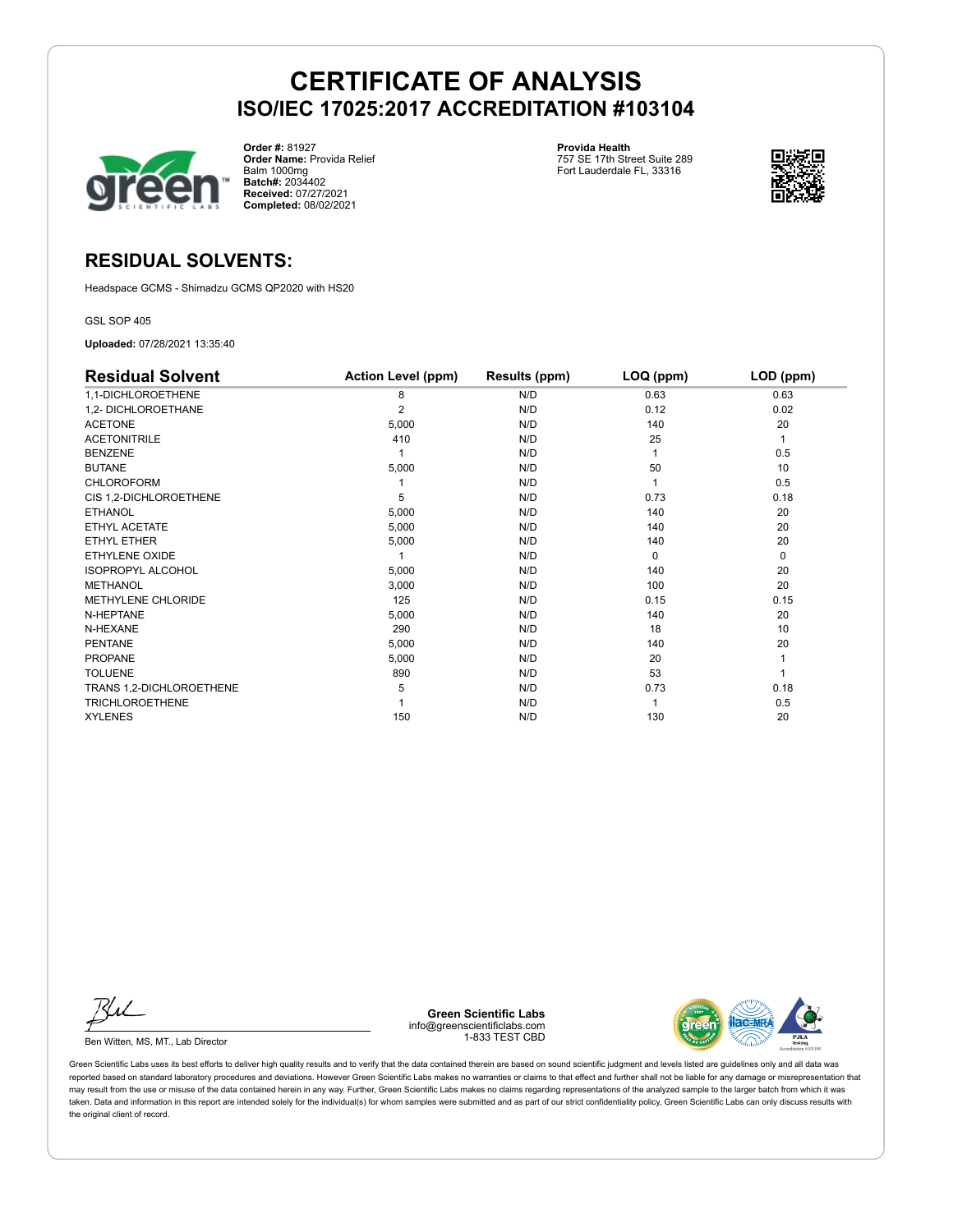

**Order #:** 81927 **Order Name:** Provida Relief Balm 1000mg **Batch#:** 2034402 **Received:** 07/27/2021 **Completed:** 08/02/2021

**Provida Health** 757 SE 17th Street Suite 289 Fort Lauderdale FL, 33316

**Microbial Analysis** GSL SOP 406 **Uploaded:** 07/29/2021 21:01:16



### **Microbial Analysis:**

PCR - Agilent AriaMX

#### **MICROBIAL ANALYSIS:**

PCR - Agilent AriaMX

| <b>Test</b>            | <b>SOP</b> | <b>Test Method</b> | Device Used       | <b>LOD</b>                | <b>Allowable</b><br>Criteria  | <b>Actual Result Pass/Fail</b> |             |
|------------------------|------------|--------------------|-------------------|---------------------------|-------------------------------|--------------------------------|-------------|
| LISTERIA MONOCYTOGENES | 406.01     |                    | <b>ARIAMX PCR</b> | 2 COPIES OF<br><b>DNA</b> | PRESENCE/ABSENT NOT DETECTED  |                                | <b>PASS</b> |
| STEC E. COLI*          | 406.01     | USP 61/62+         | ARIAMX PCR        | 1 CFU/G**                 | DETECT/NOT<br><b>DETECTED</b> | NOT DETECTED                   | <b>PASS</b> |
| PATHOGENIC E. COLI     | 406.01     | USP 61/62+         | <b>ARIAMX PCR</b> | 1 CFU/G**                 | DETECT/NOT<br><b>DETECTED</b> | NOT DETECTED                   | <b>PASS</b> |
| SALMONELLA*            | 406.01     | USP 61/62+         | ARIAMX PCR        | 1 CFU/G**                 | DETECT/NOT<br><b>DETECTED</b> | <b>NOT DETECTED</b>            | <b>PASS</b> |

† USP 61 (enumeration of bacteria TAC, TYM, and ENT/Coliform), USP 62 (identifying specific species E.coli Aspergillus etc)

\* STEC and Salmonella run as Multiplex

\*\* CFU/g Calculation based on MIP/Extract matrix

\*\*\* Flavus = 2 Copies of DNA / Fumigatis = 2 Copies of DNA Niger = 20 Copies of DNA / Terrus = 10 copies of DNA



Ben Witten, MS, MT., Lab Director

**Green Scientific Labs** info@greenscientificlabs.com 1-833 TEST CBD